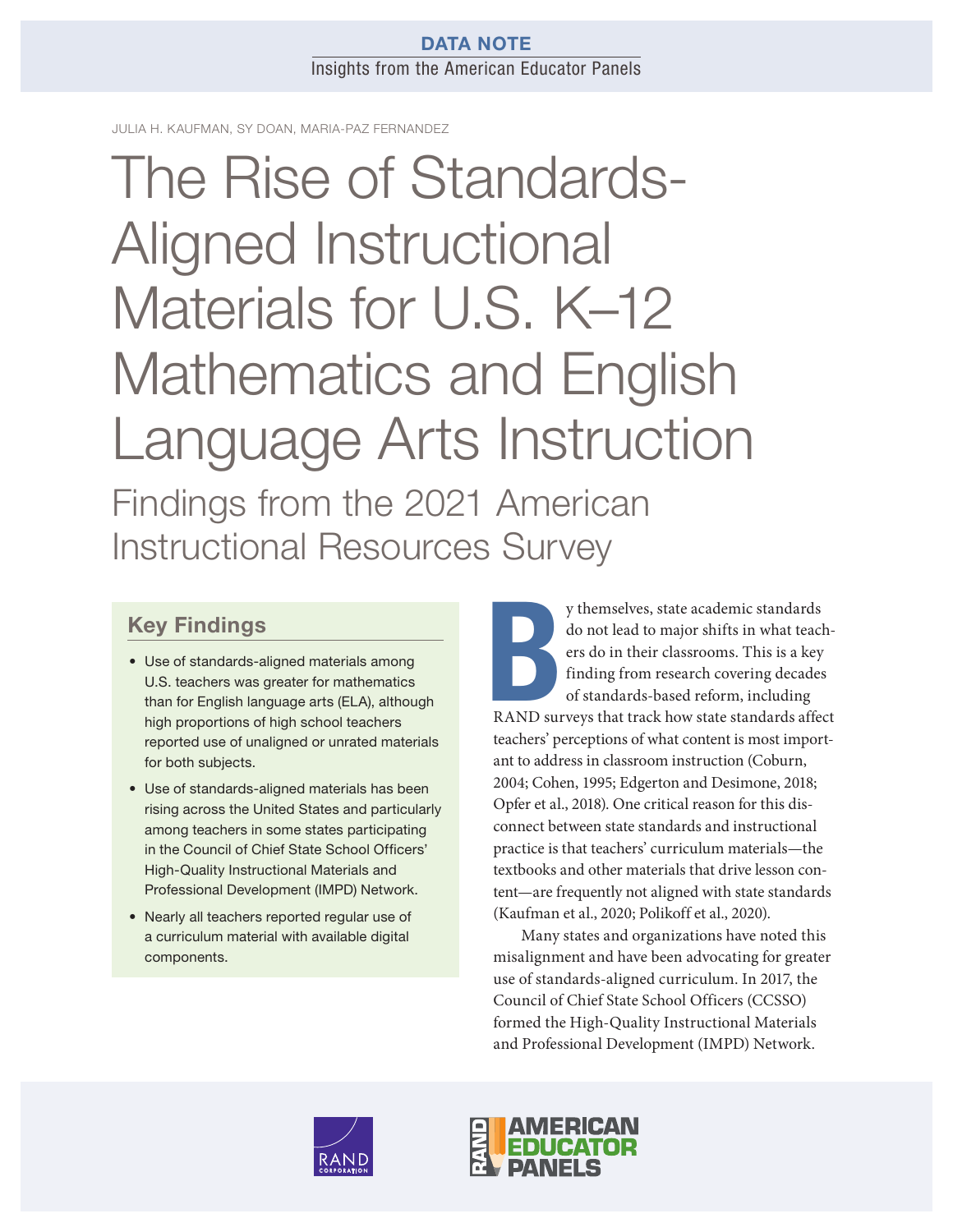It includes states that are focused on improving use of standards-aligned, high-quality instructional materials in K–12 public schools. The IMPD Network currently includes 13 states: Arkansas, Delaware, Kentucky, Louisiana, Massachusetts, Mississippi, Nebraska, New Mexico, Ohio, Rhode Island, Tennessee, Texas, and Wisconsin. Each state has a somewhat different approach to increasing and improving use of standards-aligned materials, but their approaches coalesce around a similar set of strategies (CCSSO, 2021), including the following:

- strategies to signal to school systems which curriculum materials are high-quality (and which are not)
- funding and other incentives that encourage school systems to adopt high-quality materials
- professional development focused on use of high-quality materials
- teacher preparation programming focused on use of high-quality materials.

Each state also has developed strategies for collecting and using data on curriculum usage and professional development and ways to communicate their approaches with stakeholders. They also have approaches for communicating these strategies with schools systems, educators, and other stakeholders.

Before the IMPD Network was formed, such states as Louisiana had been working to design policies and systems to encourage use of standards-aligned instructional materials. These policies included public reviews of how well the most commonly used materials aligned with state standards and funding incentives to adopt aligned materials (Kaufman, Cannon, et al., 2018). Louisiana's policies appeared to be working: As of the 2016–2017 school year, large proportions of Louisiana teachers reported

#### Abbreviations

| AIRS American Instructional Resources Survey                              |  |  |
|---------------------------------------------------------------------------|--|--|
| CCSSO Council of Chief State School Officers                              |  |  |
| COVID-19 coronavirus disease 2019                                         |  |  |
| ELA English language arts                                                 |  |  |
| IMPD High-Quality Instructional Materials and<br>Professional Development |  |  |

using standards-aligned instructional materials, and Louisiana teachers reported more understanding of and engagement in standards-aligned practices for mathematics and English language arts (ELA) than other teachers across the United States (Kaufman, Steiner, and Baird, 2019; Kaufman, Thompson, and Opfer, 2016).

To investigate the extent to which teachers across the country and in IMPD Network states have been using standards-aligned materials over time, we leverage data from the American Instructional Resources Survey (AIRS), which was administered to a nationally representative sample of teachers in spring 2019, 2020, and—most recently—2021. The AIRS focuses on what instructional materials teachers use for their instruction in mathematics, ELA, and science; how teachers use those materials; and the factors related to that use. AIRS data also reveal how the coronavirus disease 2019 (COVID-19) pandemic might influence what materials teachers use for instruction. AIRS is administered to a national sample of teachers, as well as state-representative samples from the 13 states participating in the IMPD Network.

In this Data Note—the first report to share findings from the spring 2021 AIRS survey—we discuss

- the proportion of U.S. K–12 public teachers using standards-aligned curriculum materials for their mathematics and ELA instruction for the 2020–2021 school year
- the use of standards-aligned materials among K–12 public teachers in IMPD Network states in 2020–2021, with comparative data on use from the 2018–2019 and 2019–2020 school years
- whether curriculum materials that teachers used were available to students at their school in digital form for the 2020–2021 school year, according to teacher self-reporting.

Although much research has demonstrated that state standards do not typically influence what happens in classrooms, our research suggests that states may be able to incentivize which materials teachers use regularly for their instruction—and thus what students learn.



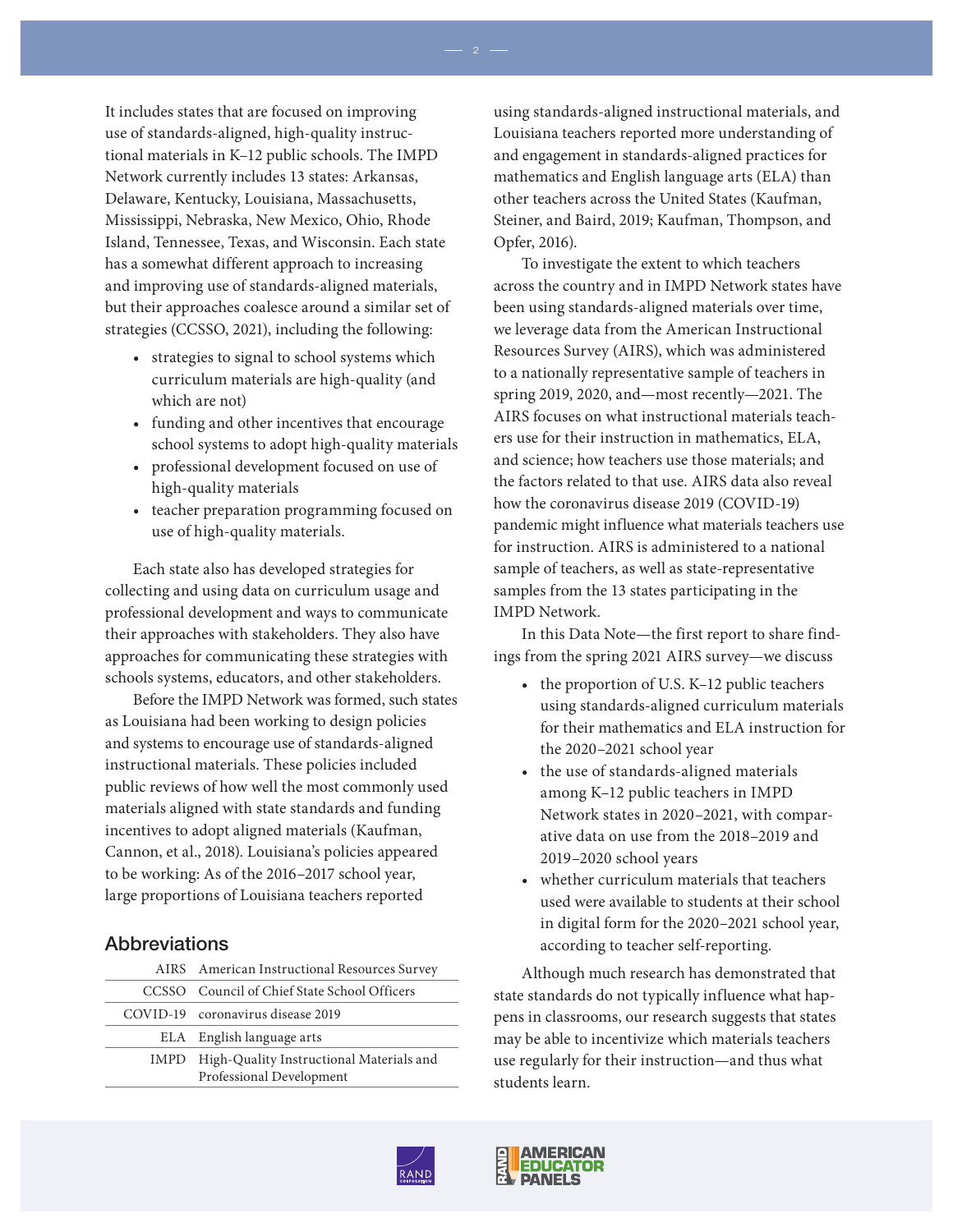#### How We Defined Use of Standards-Aligned Curriculum Materials

In our survey, we asked teachers to tell us which curriculum materials they used once per week or more for their instruction, defining *curriculum materials* as "instructional materials intended to constitute a full, comprehensive course of study for a particular subject and grade level." We asked teachers the same question about which curriculum materials they used in our 2019, 2020, and 2021 surveys. Although our 2020 survey was fielded in late spring, after nearly all schools had closed their doors because of COVID-19, teachers were instructed to respond about which curriculum materials they used once per week or more in 2019–2020 before school closures because of COVID-19.

We rated each of the curriculum materials teachers reported using once per week or more on whether it met expectations of EdReports reviewers. EdReports is a nonprofit organization that reviews the most commonly used comprehensive curriculum materials to determine the extent to which those curriculum materials meet expectations of college- and career-ready standards for mathematics and ELA (for more information on EdReports ratings, see EdReports.org). We used these EdReports ratings to code curriculum materials as *fully*, *partially*, or *not standards-aligned* for that teachers' subject and grade level. We coded teachers' curriculum as *unrated* if it was not rated by EdReports or if teachers reported that their curriculum materials were developed by themselves or their school system; we coded teachers as using *no curriculum* if they reported not using any curriculum materials for their instruction. Because teachers typically reported using multiple curriculum materials, we assigned teachers a single best case rating of standardsaligned curriculum use. This is the highest rating received across all of the curriculum materials that a teacher reported using. For example, if a teacher reported using at least one partially aligned material and several unrated materials, we coded the teacher as using partially aligned materials. For more information about how we analyzed the AIRS data, see the How This Analysis Was Conducted section.

## **Takeaways**

Use of Standards-Aligned Materials Among U.S. Teachers Was Greater for Mathematics Than for ELA, Although High Proportions of High School Teachers Reported Using Unaligned or Unrated Materials in Both Subjects

Our data indicate that teachers across the United States are more likely to be using instructional materials aligned with state standards for mathematics than for ELA, particularly at the elementary and middle school levels. Nearly half of all elementary and middle school teachers reported using at least

one fully aligned curriculum material for their mathematics instruction during the 2020–2021 school year (see Figure 1). Fewer teachers reported using a fully aligned material for ELA: About one-quarter of teachers reported using fully aligned ELA materials at the elementary level, and about one-third reported doing so at the middle school level.

At the high school level, use of fully aligned materials was similar for ELA and mathematics. Twenty-two percent of teachers reported fully aligned usage in both subjects; the rest reported using partially aligned materials, materials not aligned with standards, unrated materials, or no curriculum materials at all. The use of unrated materials was



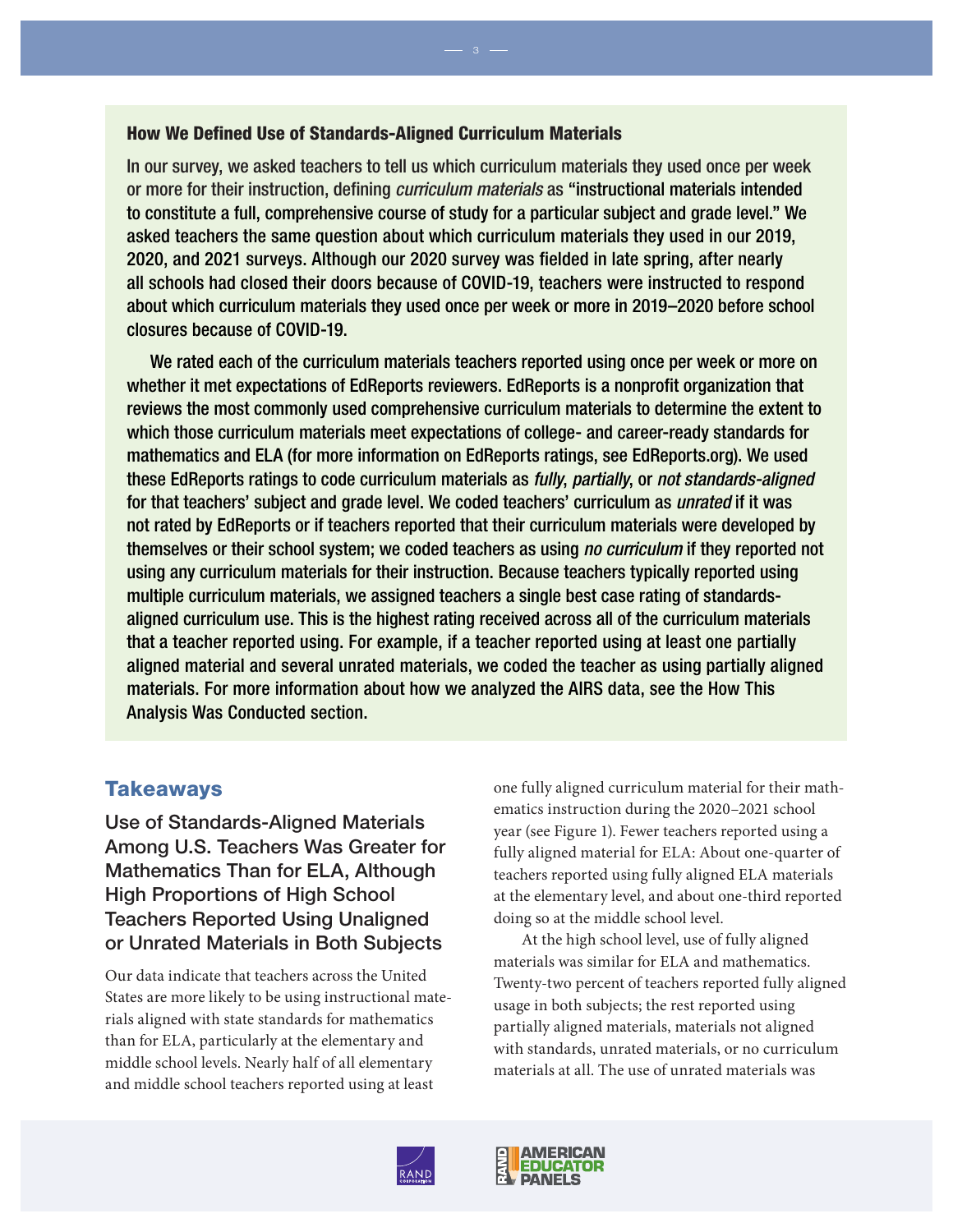FIGURE 1



Teachers' Use of Aligned Curricula, by Grade Band and Subject, 2020–2021

NOTE: This figure shows, by grade band and subject, the percentage of teachers using (1) at least one fully aligned curriculum material, (2) at least one partially aligned but no fully aligned curriculum materials, (3) at least one not aligned curriculum material but no fully aligned or partially aligned curriculum materials, (4) only unrated curriculum materials, and (5) no curriculum materials.

particularly high for high school ELA, with nearly 60 percent of teachers reporting using unrated curriculum.

The specific curriculum materials that teachers reported using varied considerably across grade levels. Across the entire sample, about 73 standardsaligned titles were reportedly used by teachers for mathematics instruction, and 49 standardsaligned titles were used for ELA. Some of the most common standards-aligned mathematics curriculum materials that teachers reported using were EngageNY (used by 16, 13, and 5 percent of elementary, middle, and high school teachers, respectively), Eureka Math (used by 10 percent of elementary teachers) and Bridges in Mathematics (used by 7 percent of elementary teachers). The most commonly used ELA standards-aligned curriculum materials included EngageNY, Reading Wonders–2020, and StudySync. At the middle and high school level, 81 percent of teachers using

unrated materials were reported using self-created or school- or district-created curriculum materials.

## Use of Standards-Aligned Materials Is Rising Across the United States and Particularly in IMPD States

Figures 2 and 3 show increases in teachers' use of fully aligned instructional materials from 2018–2019 to 2020–2021 in IMPD Network states and in the United States as a whole. The rise in use of fully aligned materials mainly took place from 2018–2019 to 2019–2020. Because EdReports has rated more materials over the past few years—including more materials that were rated as fully aligned—some teachers could have been using fully aligned materials in 2019 (Kaufman et al., 2020), but they would not have been noted as doing so in our past reports. Therefore, we retrospectively applied all of EdReports' current ratings to curriculum materials



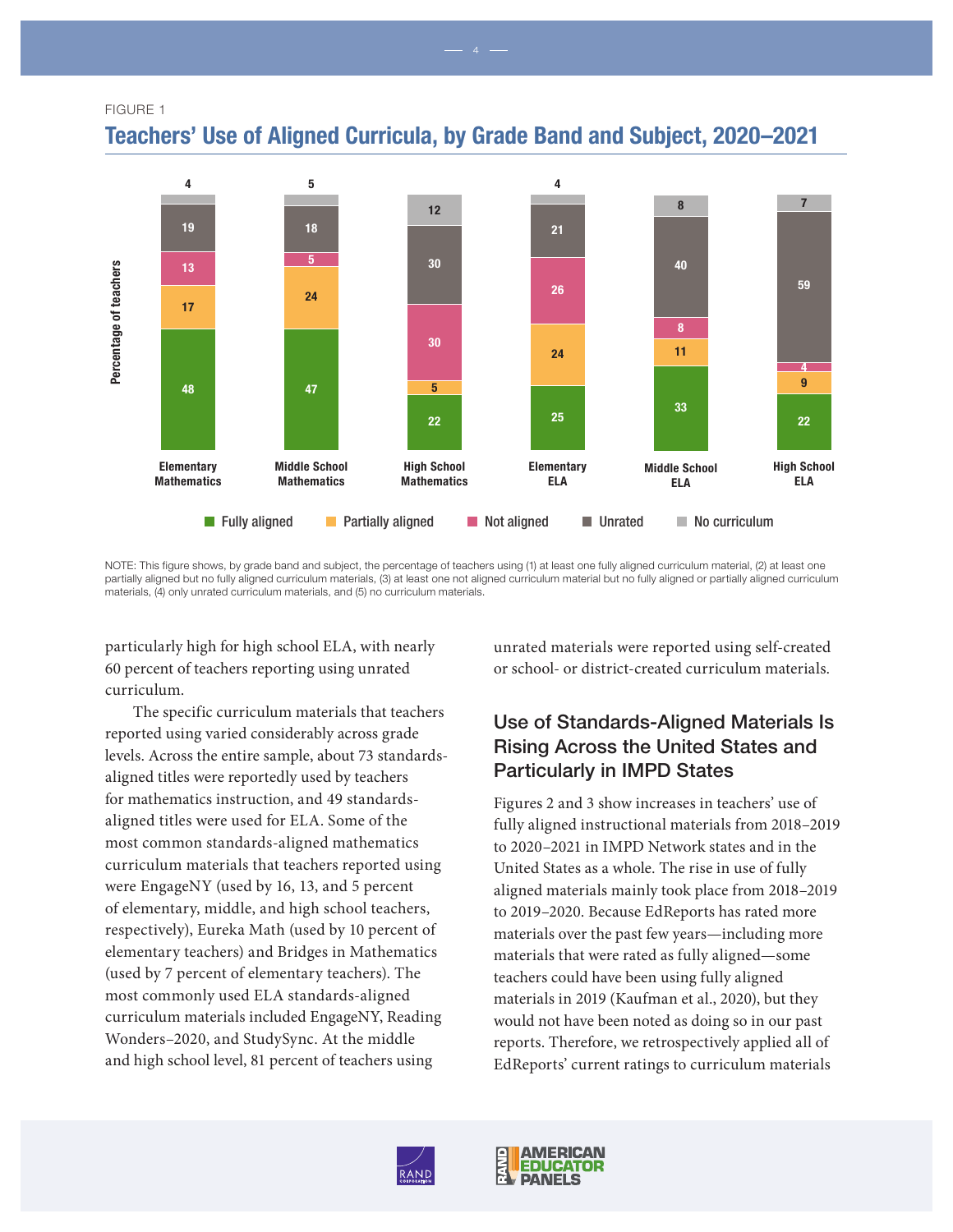FIGURE 2



Teachers' Reported Use of Fully Aligned Mathematics Curriculum, 2019–2021

NOTE: This figure shows national and state-specific percentages of teachers using at least one fully aligned mathematics curriculum material in 2019, 2020, and 2021. State-specific percentages are reported only in IMPD Network states, which were purposefully oversampled to ensure staterepresentative estimates. Data for 2019, 2020, and 2021 are based on reports of curriculum usage from the 2019, 2020, and 2021 AIRS, respectively. Percentages were produced using separate cross-sectional weights that are specific to each survey. We matched a set of EdReports ratings pulled in August 2021 to teachers' reported usage of materials in all years to ensure comparability across years.

#### FIGURE 3

![](_page_4_Figure_5.jpeg)

![](_page_4_Figure_6.jpeg)

NOTE: This figure shows national and state-specific percentages of teachers using at least one fully aligned English Language Arts curriculum material in 2019, 2020, and 2021. State-specific percentages are reported only in IMPD Network states which were purposefully oversampled to ensure staterepresentative estimates. Data for 2019, 2020, and 2021 are based on reports of curriculum usage from the 2019, 2020, and 2021 AIRS, respectively. Percentages were produced using separate cross-sectional weights that are specific to each survey. We matched a set of EdReports ratings pulled in August 2021 to teachers' reported usage of materials in all years to ensure comparability across years.

![](_page_4_Picture_8.jpeg)

![](_page_4_Picture_9.jpeg)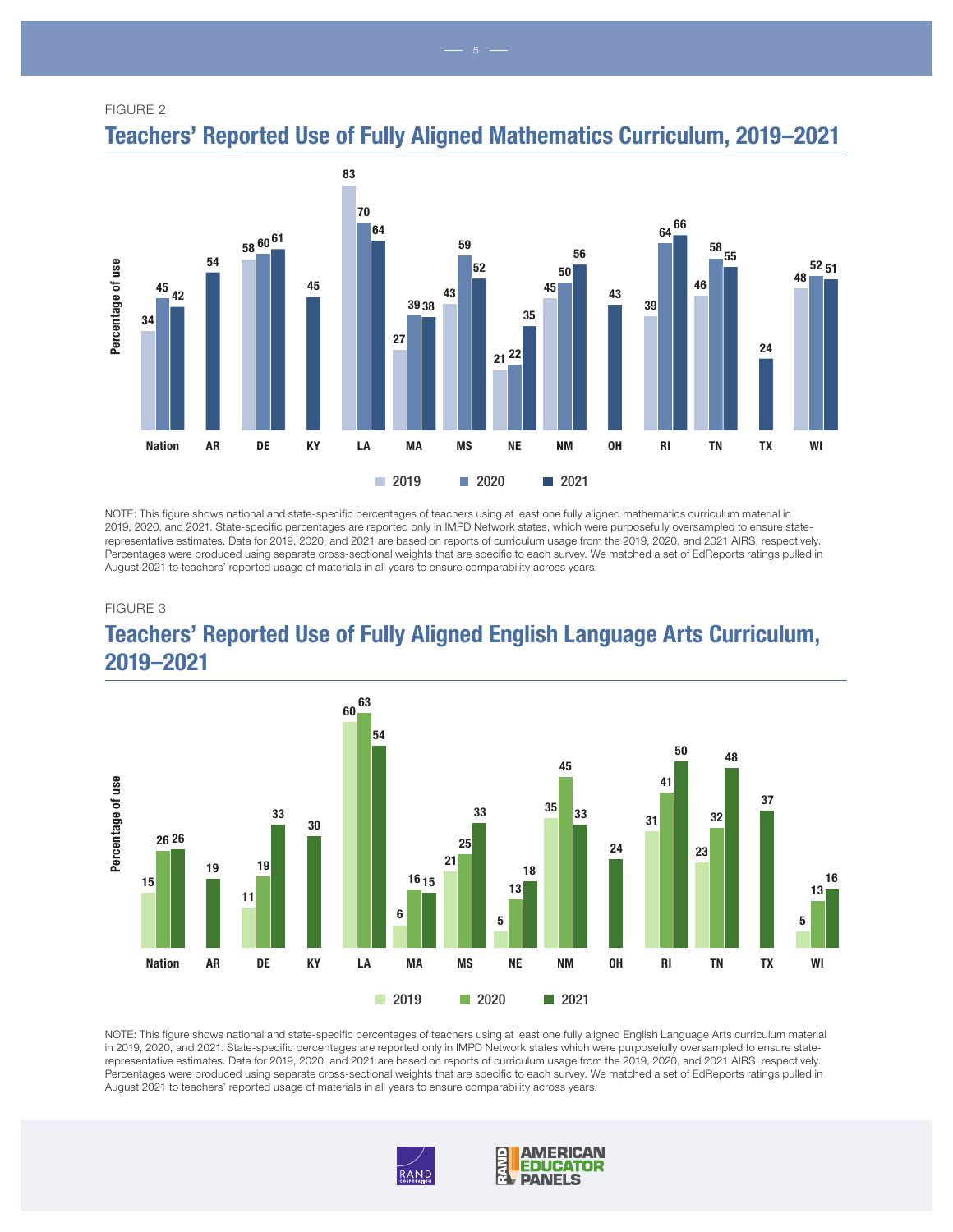used once per week or more in 2018–2019 and 2019– 2020. Note that four states (Arkansas, Kentucky, Ohio, and Texas) in Figures 2 and 3 do not have comparison points for 2018–2019 or 2019–2020 because they joined the IMPD Network in the 2020–2021 school year.

Across the entire United States, the percentage of teachers regularly using a fully aligned material for *either* mathematics or ELA rose from 24 to 33 percent from 2018–2019 to 2020–2021. However, that percentage was at its highest—35 percent—in 2019–2020. In IMPD Network states, increases in use of fully aligned materials followed the national pattern of increasing the most between 2018–2019 and 2019–2020. The COVID-19 pandemic is one likely reason for the slowdown in use of standards-aligned materials between 2019–2020 and 2020–2021, as new material adoptions might have been delayed so that schools and teachers could focus on instructional delivery and supports for students. The upward trend in use of fully aligned materials continued into 2020–2021 for some IMPD Network states, despite the considerable COVID-19–related disruptions to teaching and learning. In 2020–2021, proportions of teachers reporting use of fully aligned materials was higher than the national average in ten of the 13 IMPD Network states for mathematics and in eight of the 13 IMPD Network states for ELA.

We saw particularly large increases in the reported use of fully aligned mathematics curricula between 2018–2019 and 2020–2021 in some states that have been in the IMPD Network since it was formed in 2017, including Massachusetts (15 percentage points), Mississippi (15 percentage points), and Rhode Island (31 percentage points). Other IMPD Network states also saw increases. Louisiana is the only state where the percentages of teachers using fully aligned materials dropped from 2018–2019 to 2020–2021, although Louisiana percentages were still higher than in nearly every other state in 2020–2021.

There were even larger increases in use of fully aligned ELA materials between 2018–2019 and 2020– 2021, particularly in Delaware (24 percentage points), Mississippi (16 percentage points), Rhode Island (20 percentage points), and Tennessee (29 percentage

points). As with mathematics, Louisiana's use of fully aligned ELA materials dropped between 2018–2019 and 2020–2021, but it still remained higher than in any other state.

As noted in Table 1, use of fully aligned materials among teachers in our sample was consistently and significantly higher among all teachers who have been in IMPD Network states from 2018–2019 to 2020–2021 compared with their counterparts in non– IMPD Network states (with the exception of use of fully aligned materials for ELA in 2019–2020).

The significantly higher proportions of teachers using fully aligned materials in IMPD Network states held even after regression analyses that controlled for several school-level covariates, including school-level percentages of students of color, students eligible for free or reduced-price lunch, and school urbanicity. These data suggest that teachers in IMPD Network states may have been more likely to use fully aligned materials even before formation of the IMPD Network, although we do not have data from before 2018–2019 to further examine this possibility. In some states that joined the network in 2020–2021, use of fully aligned materials also was relatively high compared with the rest of the nation, particularly in mathematics.

## The Vast Majority of All Teachers Reported That Their Students Had Access to a Curriculum With Digital Components

The 2021 AIRS asked teachers to self-report "the extent to which the student-facing components are digitally available (i.e., available online) for students at your school" for each of the curriculum materials that they indicated regularly using.<sup>1</sup> We asked this question given the importance of student access to digital materials during periods of remote instruction because of the COVID-19 pandemic. Nationwide, nearly all (94 percent) of ELA and mathematics teachers reported that their materials had studentfacing components that were digitally available. There were statistically significant differences across select subgroups: Elementary teachers and teachers in the highest-poverty schools were both

![](_page_5_Picture_10.jpeg)

![](_page_5_Picture_11.jpeg)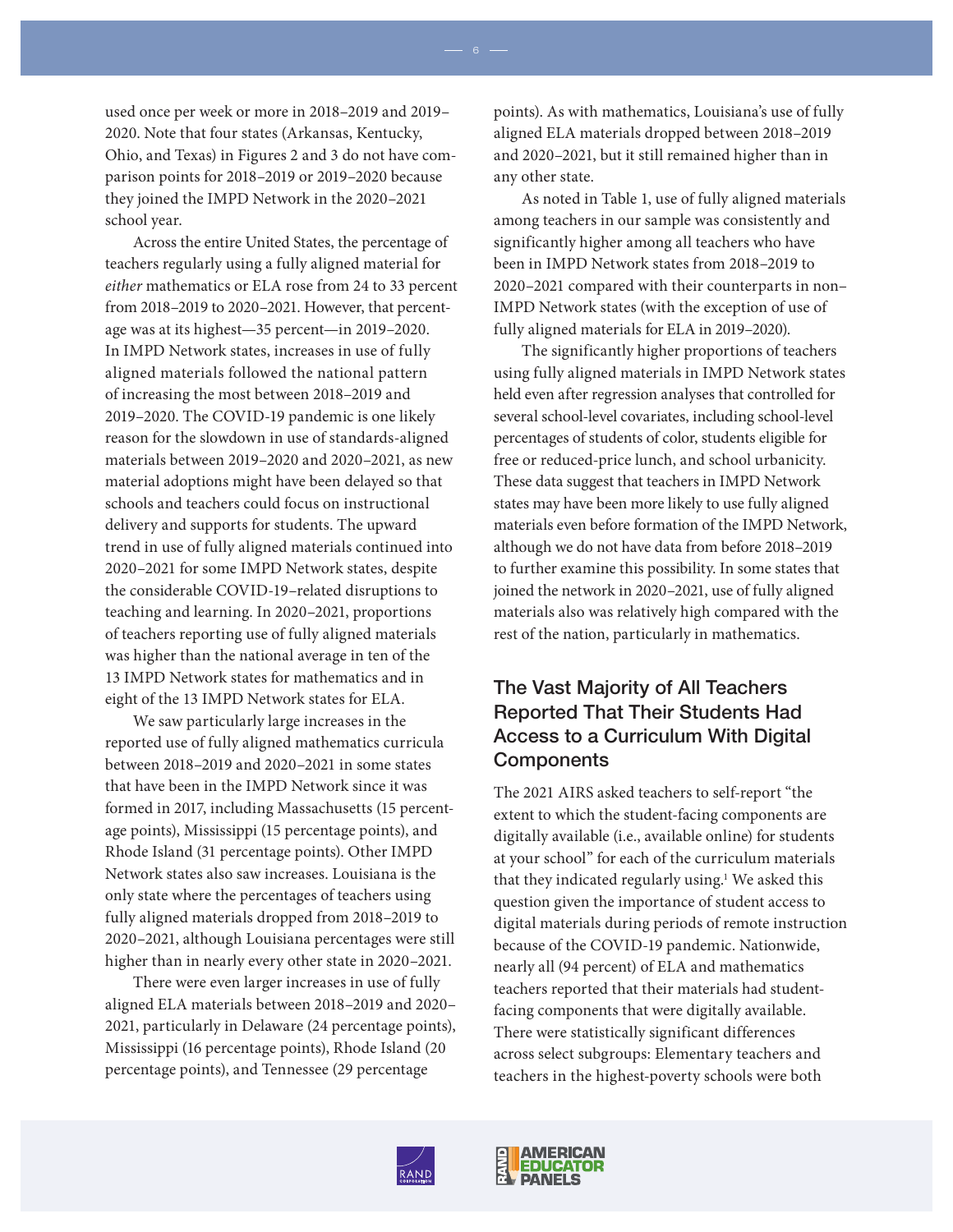# Average Use of Fully Aligned Materials for Mathematics and English Language Arts Among Teachers

| Year        | Mean Percentage Among<br><b>IMPD Network Teachers</b> | Mean Percentage Among<br>Non-IMPD Network<br><b>Teachers</b> | Difference (IMPD Network<br><b>Teachers Minus Non-IMPD</b><br><b>Network Teachers)</b> |
|-------------|-------------------------------------------------------|--------------------------------------------------------------|----------------------------------------------------------------------------------------|
| Mathematics |                                                       |                                                              |                                                                                        |
| 2018-2019   | 47                                                    | 32                                                           | $14*$                                                                                  |
| 2019-2020   | 52                                                    | 44                                                           | $8*$                                                                                   |
| 2020-2021   | 50                                                    | 41                                                           | $10*$                                                                                  |
| <b>ELA</b>  |                                                       |                                                              |                                                                                        |
| 2018-2019   | 22                                                    | 14                                                           | $8*$                                                                                   |
| 2019-2020   | 28                                                    | 26                                                           | 2                                                                                      |
| 2020-2021   | 33                                                    | 26                                                           | $7^*$                                                                                  |

NOTE: IMPD Network and non–IMPD Network comparisons were conducted using independent *t*-tests, and the IMPD Network group included the nine states that have been in the IMPD Network since 2018–2019 (Delaware, Louisiana, Massachusetts, Mississippi, Nebraska, New Mexico, Rhode Island, Tennessee, and Wisconsin). During these analyses, Arkansas, Kentucky, Ohio, and Texas were not yet members of the IMPD Network; they joined the network starting in the 2020–2021 school year.

 $*$  indicates that the difference between IMPD Network and non–IMPD Network use is significant at the  $p < 0.05$  level.

4 percentage points less likely than their peers in middle or high school and teachers in the lowestpoverty schools, respectively, to indicate that their curriculum materials included at least some digital components available to students. However, even in these subgroups, at least 90 percent of teachers reported that their curriculum materials included digital components.

The percentages of teachers reporting the use of fully aligned materials with digital components was only slightly lower than the reported rates of use of any fully aligned material. Twenty-three percent of ELA teachers indicated using a fully aligned material with digitally available components, compared with 28 percent of ELA teachers using any type of fully aligned material. Among math teachers, 38 percent reported using a fully aligned digitally available material, while 45 percent reported using any fully aligned material.

#### **Implications**

In 2017, we examined teachers' use of standardsaligned ELA and mathematics instructional materials from 2015 to 2017, using EdReports reviews

(Kaufman, Opfer, Bongard, et al., 2018). At the time, we were unable to discern any change in teachers' use of such materials over time. Although we noted that EngageNY—which has long been rated as meeting expectations of EdReports reviews—remained popular during that time, we did not observe any uptick in use of standards-aligned materials overall. We hypothesized that much more time would be necessary to observe long-term changes in use of materials.

This hypothesis may be correct. The flatline in the 2015–2017 use of standards-aligned materials is notable compared with the large jumps in use—both across the United States and in particular states from 2019 to 2021. However, the reasons for this increase are less clear. IMPD Network states have begun to undertake ambitious reforms to incentivize uptake of standards-aligned instructional materials, including publishing their own reviews of what materials are aligned with standards and creating professional development networks to support the use of those materials. These state reforms likely are affecting uptake of fully aligned materials among K–12 teachers. However, use of such materials is rising somewhat in both IMPD and non–IMPD

![](_page_6_Picture_12.jpeg)

![](_page_6_Picture_13.jpeg)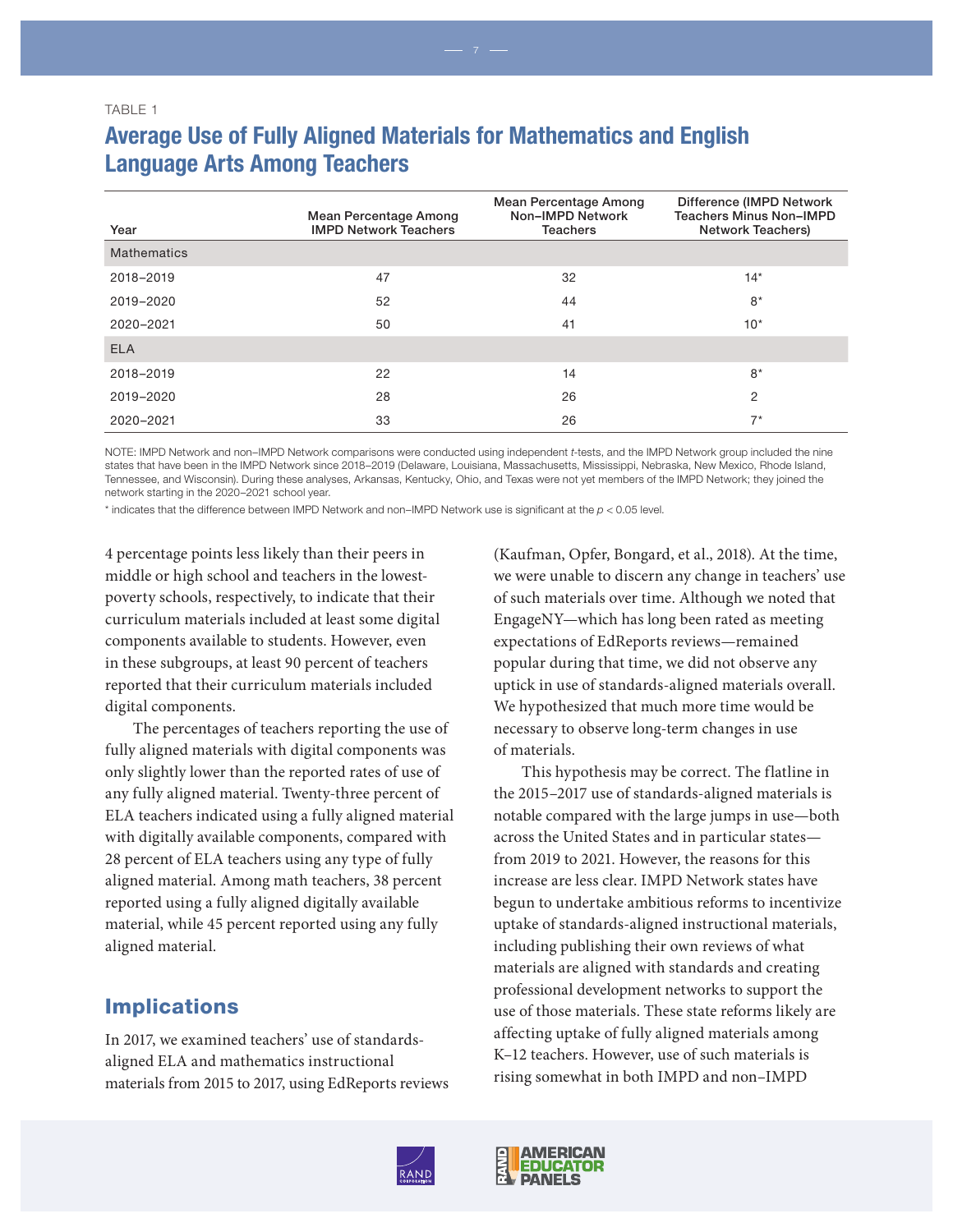Network states, which implies other forces, such as more availability and information about standardsaligned materials through such resources as EdReports, might also be encouraging the use of standards-aligned materials.

What do these data mean for all states and school systems working to encourage use of standardsaligned instructional materials?

- **• First, states that wish to encourage more use of standards-aligned materials should consider policies that potentially could incentive that use.** The rise in teachers' use of standards-aligned materials across the United States—and particularly in some IMPD Network states—is substantial. While research demonstrates state standards do not directly translate to shifts in instruction, our data suggest that states can influence whether teachers use materials that are better aligned with state standards. If states would like to encourage better alignment between academic standards and classroom teaching, they could likely do so through policies that incentivize use of particular instructional materials that have evidence of alignment with standards.
- **• Second, states and school systems still have work to do to encourage use of standardsaligned materials among teachers.** Growing percentages of teachers report using standards-aligned materials. However, according to our research, that does not mean that majorities of U.S. teachers are *delivering* standards-aligned instruction. Our previous research indicates that the use of standards-aligned materials could drive greater teacher knowledge and practice related to standards, but we also have documented that large proportions of teachers modify and supplement their main curriculum materials (Kaufman et al., 2020; Opfer et al., 2018). In addition—as demonstrated in this Data Note—many teachers do not use any standards-aligned instructional materials at all, even in states that have been working thoughtfully to create policies incentivizing

use of such materials. Therefore, very large numbers of students may not be getting the same rigor and high-quality instructional content as their peers in other classrooms. This means that states and districts must continue working to push use of standards-aligned materials, along with curriculum-focused professional development that can improve use of those materials and learning outcomes.

However, states and school systems will need to be innovative in ensuring that teachers get the development opportunities that they need to use their curriculum materials thoughtfully and well. Teachers' time for professional learning is limited, especially considering the burdens placed on them because of the COVID-19 pandemic. School systems might consider moving toward co-teaching models that allow teachers to support one another in the classroom. Such models could allow teachers to build more time into the school day to work with one another in professional learning communities or receive other curriculum-related training. In addition, and probably most importantly, states and school systems could require that all teacher training incorporate some elements of everyday curriculum materials so that any training is more immediately applicable and useful.

**• Third, states with notable shifts in use of standards-aligned materials should document the policies that may have led to those shifts, and examine whether those shifts result in learning improvements.** In many IMPD Network states—including Rhode Island and Mississippi—increases in teacher use of standards-aligned mathematics or ELA curriculum materials have been particularly impressive and substantive. If we want other states to emulate what these states are doing, we need a better understanding of whether particular aspects of state policies are leading to more use of standards-aligned materials and whether, in turn, the use of these materials might be attached to improvements in

![](_page_7_Picture_8.jpeg)

![](_page_7_Picture_9.jpeg)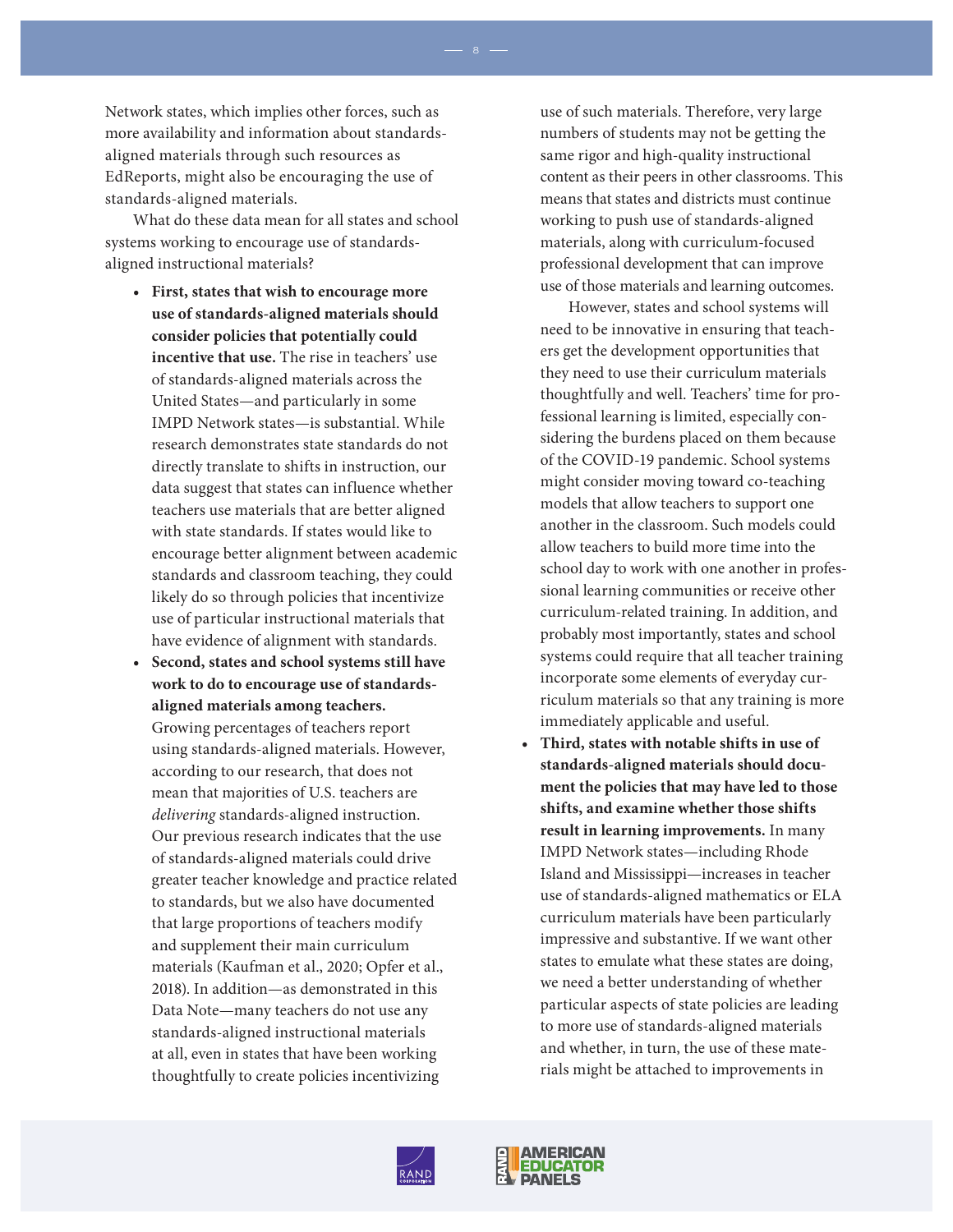student achievement over time. That has never been more important than now, as we continue to recover from COVID-19 and attempt to accelerate student learning. Some of this kind of research has been done in Louisiana (e.g., Kaufman et al., 2020), and CCSSO will be undertaking a series of case studies on IMPD Network approaches that could also be informative for other states (CCSSO, undated).

**• Fourth, digital access to fully aligned materials for all students will continue to be important and should be a priority for states, school systems, and publishers.**  According to teacher self-reports, most curriculum materials contain digitally available student-facing components, but digital access is not universal. Furthermore, research has documented an interest and intention among districts and schools to continue offering virtual learning options after the COVID-19 pandemic ends (Diliberti and Schwartz, 2021; Kaufman and Diliberti, 2021). Therefore, providing students with high-quality digital materials should continue to be a priority for states, districts, and curriculum developers. If states are recommending use of particular standards-aligned materials, they should ensure that those materials have comprehensive digital components and, if possible, make these components affordable for all school systems. Similarly, school systems that offer virtual options should ensure that students who are learning virtually have access to the same high-quality, standards-aligned curriculum materials as their peers who are learning in person. Finally, publishers of standards-aligned materials should continue working to ensure that their materials have comprehensive digital options so that their standards-aligned content can be easily accessed and used by all students.

In winter 2022, we will release a much more comprehensive report examining use of standardsaligned materials in IMPD Network states, alongside other markers of how much states are supporting use of standards-aligned materials through evaluative feedback and professional development. We also will present more in-depth data on the policies in IMPD Network states to better understand what policies might contribute to changes in what teachers have reported since 2018–2019.

### Limitations

Readers should consider several caveats when interpreting the results we present in this Data Note. First, we used an expansive definition of standards-aligned material use (i.e., teachers who reported using at least one fully aligned material once per week or more); teachers classified as using at least one fully aligned material may also have used or even preferred materials that were not fully aligned. Second, our rates of fully aligned material use in 2019, 2020, and 2021 were weighted cross-sectionally, not longitudinally. Although the rates that we report are nationally representative of ELA and mathematics and teachers in their respective years, we did not conduct formal tests of statistical significance to compare rates from 2019, 2020, and 2021 because of a lack of longitudinal survey weights that properly account for changes and similarities in the ATP samples across survey administrations.2 Third, although the AIRS does ask science teachers about their use of curriculum, we do not include science teachers in this Data Note because the curriculum material that more than 90 percent of science teachers reported using cannot be rated using publicly available ratings provided by EdReports and others. We expect to be able to consider the standards alignment of science curriculum materials in future analyses. Finally, although we focus on EdReports ratings of standards alignment as our primary source of information on the quality of instructional materials, standards alignment and rigor are only one of many aspects (e.g., usability, suitability for specific student subgroups) of instructional materials that school systems, principals, and teachers may consider when searching for quality materials (Wang et al., 2021).

![](_page_8_Picture_7.jpeg)

![](_page_8_Picture_8.jpeg)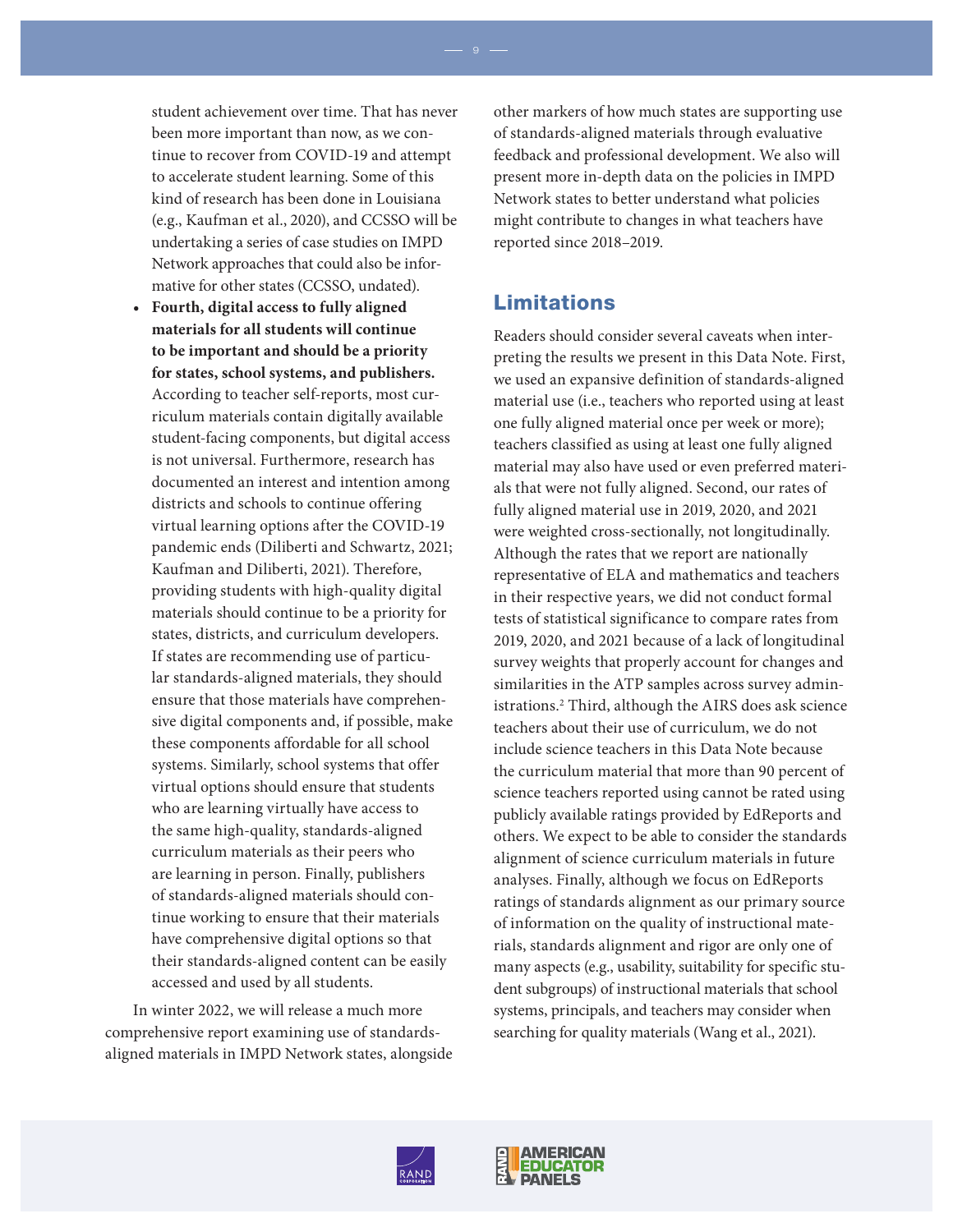#### How This Analysis Was Conducted

- In this Data Note, we used responses from teachers of ELA and mathematics who responded to the AIRS in the spring of 2019 (*n* = 4,447), 2020 (*n* = 4,494) and 2021 (*n* = 5,425) to examine teachers' use of standards-aligned materials, change in use of standards-aligned materials over time, and digital components of instructional materials.
- On the 2019, 2020, and 2021 AIRS, teachers were asked about the curriculum materials they used "regularly (once per week or more, on average)" for their ELA, mathematics, and science instruction during the 2018–2019, 2019–2020, and 2020–2021 school years, respectively. Teacher responses to these items, matched to EdReports ratings of standards alignment, were used to assign teachers a rating of standards-aligned curriculum material use using the definition (outlined in the How We Defined Use of Standards-Aligned Curriculum Materials section) and used and described in Kaufman et al., 2020.
- In the 2021 AIRS, teachers also were asked to indicate "the extent to which student-facing components are digitally available (i.e., available online) for students at your school" for those curriculum materials that they reported using regularly. Teachers had the following response options: (1) not digitally available, (2) partially available digitally, (3) fully available digitally, and (4) I do not know. For this Data Note, we use a binary indicator for whether a teacher reported a material was either partially or fully available digitally.
- All comparisons mentioned in this Data Note are unadjusted for statistical controls, with the statistical significance across subgroups tested using pairwise *t*-tests with critical values at the  $p = 0.05$  level. As described in the Limitations section, we do not provide formal significance testing of the comparisons between standards-aligned material use in 2019, 2020, and 2021 because of a lack of longitudinal survey weights that properly account for the partial overlap in respondents and changes in representativeness of survey respondents across years. Statistics for each survey are produced using cross-sectional survey weights designed specifically to provide nationally representative estimates in the year that each survey was administered.

![](_page_9_Picture_5.jpeg)

![](_page_9_Picture_6.jpeg)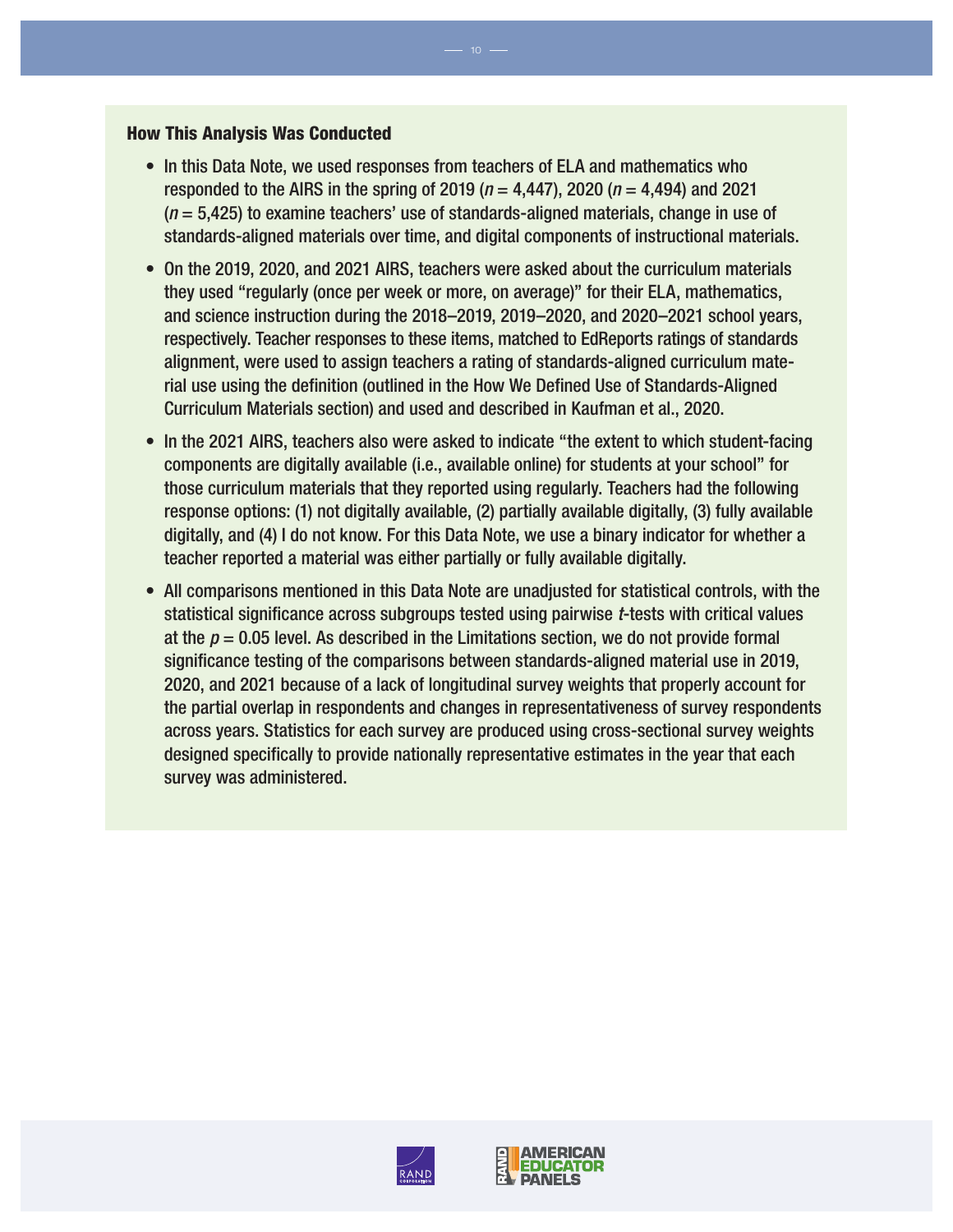#### **Notes**

<sup>1</sup> Teachers' responses to these survey items were a function of not only the availability of digital curriculum components in general but also the availability of digital components in their particular school system, their familiarity with the digital aspects of their curriculum materials, and their interpretation of what it means for a curriculum to be available digitally. Importantly, teachers did not always rate digital availability in the same way for the same curriculum material. For example, among ELA elementary teachers who used EngageNY, 32 percent indicated that student-facing components were fully available digitally, 23 percent indicated that they were partially available digitally, 13 percent indicated that they were not digitally available, and 32 percent reported that they did not know whether components were digitally available. EdReports has asked publishers whether their material is available digitally, but even if material is available digitally, a teacher's school might not have purchased those components for use by students.

<sup>2</sup> AIRS survey weights are designed to produce cross-sectional estimates that are representative of the population of teachers/school leaders in the year the survey was administered. Comparisons of cross-sectional estimates across different administrations of the AIRS can be useful for identifying descriptive trends across years, but it is important to note that the AIRS survey weights are not designed explicitly to examine changes across time. One key issue with cross-sectional comparisons is that there are partially overlapping respondents across multiple administrations of the AIRS. This partial overlap presents challenges to variance estimation and therefore does not allow for us conduct formal significance tests across years (Duncan and Kalton, 1987).

#### **Bibliography**

CCSSO—*See* Council of Chief State School Officers.

Coburn, Cynthia E., "Beyond Decoupling: Rethinking the Relationship Between the Institutional Environment and the Classroom," *Sociology of Education*, Vol. 77, No. 3, 2004, pp. 211–244.

Cohen, David K., "What Is the System in Systemic Reform?" *Educational Researcher*, Vol. 24, No. 9, 1995, pp. 11–31.

Council of Chief State School Officers, "CCSSO's High-Quality Instructional Materials and Professional Development (IMPD) Network," webpage, undated. As of October 4, 2021: <https://learning.ccsso.org/high-quality-instructional-materials>

Council of Chief State School Officers, *How States Can Support the Adoption and Effective Use of High Quality, Standards-Aligned Instructional Materials*, Washington, D.C., 2021. As of October 4, 2021: https://753a0706.flowpaper.com/ [CCSSOIMPDCaseStudyOVERVIEWFINAL/#page=1](https://753a0706.flowpaper.com/CCSSOIMPDCaseStudyOVERVIEWFINAL/#page=1)

Diliberti, Melissa Kay, and Heather L. Schwartz, *The Rise of Virtual Schools: Selected Findings from the Third American School District Panel Survey*, Santa Monica, Calif.: RAND Corporation, RR-A956-5, 2021. As of October 20, 2021:

[https://www.rand.org/pubs/research\\_reports/RRA956-5.html](https://www.rand.org/pubs/research_reports/RRA956-5.html)

Duncan, Greg K., and Graham Kalton, "Issues of Design and Analysis of Surveys Across Time," *International Statistical Review*, Vol. 55, No. 1, 1987, pp. 97–117.

Edgerton, Adam K., and Laura M. Desimone, "Teacher Implementation of College-and Career-Readiness Standards: Links Among Policy, Instruction, Challenges, and Resources," *AERA Open*, Vol. 4, No. 4, 2018, pp. 1–22.

Kaufman, Julia H., Jill S. Cannon, Shelly Culbertson, Maggie Q. Hannan, Laura S. Hamilton, and Sophie Meyers, *Raising the Bar: Louisiana's Strategies for Improving Student Outcomes*, Santa Monica, Calif.: RAND Corporation, RR-2303-BRAF, 2018. As of October 4, 2021: [https://www.rand.org/pubs/research\\_reports/RR2303.html](https://www.rand.org/pubs/research_reports/RR2303.html) 

Kaufman, Julia H., and Melissa Kay Diliberti, *Divergent and Inequitable Teaching and Learning Pathways During (and Perhaps Beyond) the Pandemic Key Findings from the American Educator Panels Spring 2021 COVID-19 Surveys*, Santa Monica, Calif.: RAND Corporation, RR-A168-6, 2021. As of October 20, 2021: [https://www.rand.org/pubs/research\\_reports/RRA168-6.html](https://www.rand.org/pubs/research_reports/RRA168-6.html)

Kaufman, Julia H., Sy Doan, Andrea Prado Tuma, Ashley Woo, Daniella Henry, and Rebecca Ann Lawrence, *How Instructional Materials Are Used and Supported in U.S. K–12 Classrooms: Findings from the 2019 American Instructional Resources Survey*, Santa Monica, Calif.: RAND Corporation, RR-A134-1, 2020. As of October 19, 2021: [https://www.rand.org/pubs/research\\_reports/RRA134-1.html](https://www.rand.org/pubs/research_reports/RRA134-1.html)

Kaufman, Julia H., V. Darleen Opfer, Michelle Bongard, and Joseph D. Pane*, Changes in What Teachers Know and Do in the Common Core Era: American Teacher Panel Findings from 2015 to 2017*, Santa Monica, Calif.: RAND Corporation, RR-2658-HCT, 2018. As of October 4, 2021: [https://www.rand.org/pubs/research\\_reports/RR2658.html](https://www.rand.org/pubs/research_reports/RR2658.html)

Kaufman, Julia H., V. Darleen Opfer, Lindsey E. Thompson, and Joseph D. Pane, *Connecting What Teachers Know About State English Language Arts Standards for Reading and What They Do in Their Classrooms: Findings from the American Teacher Panel*, Santa Monica, Calif.: RAND Corporation, RR-2258-HCT, 2018. As of October 4, 2021: [https://www.rand.org/pubs/research\\_reports/RR2258.html](https://www.rand.org/pubs/research_reports/RR2258.html)

Kaufman, Julia H., Elizabeth D. Steiner, and Matthew D. Baird, *Raising the Bar for K–12 Academics: Early Signals on How Louisiana's Education Policy Strategies Are Working for Schools, Teachers, and Students*, Santa Monica, Calif.: RAND Corporation, RR-2303/2-BRAF, 2019. As of October 4, 2021:

[https://www.rand.org/pubs/research\\_reports/RR2303z2.html](https://www.rand.org/pubs/research_reports/RR2303z2.html).

Kaufman, Julia H., Lindsey E. Thompson, and V. Darleen Opfer, *Creating a Coherent System to Support Instruction Aligned with State Standards: Promising Practices of the Louisiana Department of Education*, Santa Monica, Calif.: RAND Corporation, RR-1613-HCT, 2016. As of October 4, 2021:

[https://www.rand.org/pubs/research\\_reports/RR1613.html](https://www.rand.org/pubs/research_reports/RR1613.html)

Kaufman, Julia H., Katie Tosh, and Teryn Mattox, *Are U.S. Teachers Using High-Quality Instructional Materials?* Santa Monica, Calif.: RAND Corporation, RR-2575/11-1-BMGF, 2020. As of October 4, 2021: [https://www.rand.org/pubs/research\\_reports/RR2575z11-1.html.](https://www.rand.org/pubs/research_reports/RR2575z11-1.html)

Opfer, V. Darleen, Julia H. Kaufman, Joseph D. Pane, and Lindsey E. Thompson, *Aligned Curricula and Implementation of Common Core State Mathematics Standards: Findings from the American Teacher Panel*, Santa Monica, Calif.: RAND Corporation, RR-2487-HCT, 2018. As of October 4, 2021:

[https://www.rand.org/pubs/research\\_reports/RR2487.html](https://www.rand.org/pubs/research_reports/RR2487.html)

Polikoff, Morgan, Elaine Lin Wang, Shira Korn Haderlein, Julia H. Kaufman, Ashley Woo, Daniel Silver, and V. Darleen Opfer, *Exploring Coherence in English Language Arts Instructional Systems in the Common Core Era*, Santa Monica, Calif.: RAND Corporation, RR-A279-1, 2020. As of October 4, 2021:

[https://www.rand.org/pubs/research\\_reports/RRA279-1.html](https://www.rand.org/pubs/research_reports/RRA279-1.html)

Wang, Elaine Lin, Andrea Prado Tuma, Sy Doan, Daniella Henry, Rebecca Ann Lawrence, Ashley Woo, and Julia H. Kaufman, *Teachers' Perceptions of What Makes Instructional Materials Engaging, Appropriately Challenging, and Usable: A Survey and Interview Study*, Santa Monica, Calif.: RAND Corporation, RR-A134-2, 2021. [https://www.rand.org/pubs/research\\_reports/RRA134-2.html](https://www.rand.org/pubs/research_reports/RRA134-2.html)

![](_page_10_Picture_29.jpeg)

![](_page_10_Picture_30.jpeg)